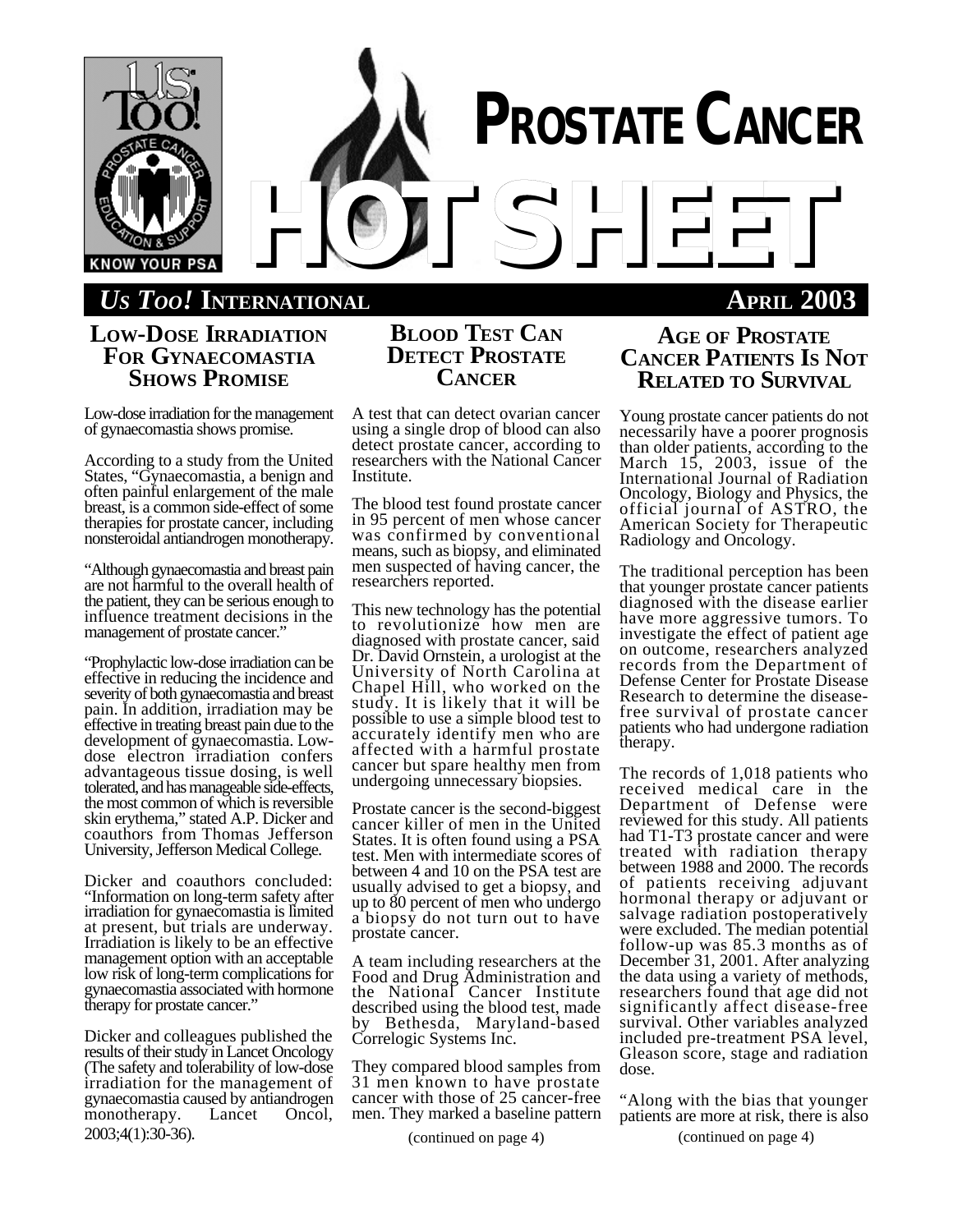## **PROSTATE CANCER PATIENT SUPPORT 1-800-80-***US TOO! US TOO!* **INTERNATIONAL**

# **PROSTATE CANCER NEWS YOU CAN USE**

*Us Too!* publishes a FREE e-mail based news service which provides updates on the latest prostate cancer related news. To subscribe or link to the archives simply visit the *Us Too!* Website: www.ustoo.org

News items contained in *Us Too!* publications are obtained from various news sources and edited for inclusion. Where available, a pointof-contact is provided.

All references to persons, companies, products or services are provided for information only, and are not endorsements. Readers should conduct their own research into any person, company, product or service, and consult with their loved ones and personal physician before deciding upon **any** course of action.



IS INCORPORATED IN THE STATE OF ILLINOIS ANDRECOGNIZEDAS A 501(C)(3) NOT-FOR-PROFIT CHARITABLE CORPORATION. DONATIONS / GIFTSTO *US TOO!* ARE TAX DEDUCTIBLE. COPYRIGHT 2003, *US TOO!* INTERNATIONAL, INC.

**BRCA2 IS HIGH-RISK SUSCEPTIBILITY GENE, HAS POTENTIAL IMPLICATION FOR MANAGEMENT**

*Am J Hum Genet, 2003;72(1):1-12* "Studies of families with breast cancer have indicated that male carriers of BRCA2 mutations are at increased risk of prostate cancer, particularly at an early age," researchers in England report.

"To evaluate the contribution of BRCA2 mutations to early-onset prostate cancer, we screened the complete coding sequence of BRCA2 for germline mutations, in 263 men with diagnoses of prostate cancer who were less than or equal to 55 years of age.

"Protein-truncating mutations were found in six men (2.3%; 95% confidence interval 0.8%-5.0%), and all of these mutations were clustered outside the ovarian cancer cluster region. The relative risk of developing prostate cancer by age 56 years from a deleterious germline BRCA2 mutation was 23-fold.

"Four of the patients with mutations did not have a family history of breast or ovarian cancer," wrote S.M. Edwards and colleagues, Institute for Cancer Research, Translational Cancer Genetics Team.

The researchers concluded: "Twenty-two variants of uncertain significance were also identified. These results confirm that BRCA2 is a high-risk prostate-cancersusceptibility gene and has potential implications for the management of earlyonset prostate cancer, in both patients and their relatives.'

\* \* \* \* \* \* \* \* \* \* \* \* \*

### **COGNITIVE FUNCTION MAY DECLINE IN MEN WITH PROSTATE CANCER TREATED WITH ANDROGEN SUPPRESSION MONOTHERAPY**

*Green H.J, et al. BJU Intl 2002;90:427-32* Androgen suppression monotherapy for prostate cancer may be linked to impaired memory, attention, and executive functions, a new study indicates.

Investigators randomly assigned 82 men with extraprostatic prostatic cancer to receive continuous leuprorelin, goserelin, cyproterone acetate, or close clinical monitoring. Cognitive assessments were performed on the patients at baseline, prior to treatment initiation, and 6 months following treatment.

Men who received androgen suppression monotherapy performed worse on 2 of the 12 examinations for attention and memory compared with baseline assessments.

Twenty-four of 50 subjects who were randomized to active treatment and assessed 6 months later showed a clinically significant decrease in 1 or more cognitive exams. However, no patients randomized to close monitoring demonstrated a decline on any exam performance.

We consider that the findings from this study have implications for the timing of hormonal therapy and information given to patients facing androgen suppression, the authors concluded.

\* \* \* \* \* \* \* \* \* \* \* \* \* \*

**COULD ARSENIC BECOME A NEW**

**TREATMENTFOR PROSTATE CANCER?** Men with prostate cancer who do not respond to standard therapies may some day find hope in arsenic trioxide treatment, according to a phase II clinical trial conducted by researchers at Montefiore Medical Center and reported on at Mt. Sinai School of Medicine's Chemotherapy Foundation Symposium XX in late November, 2002. in New York.

Under an NIH grant, Robert E. Gallagher, MD, director of leukemic cell biology at Montefiore Medical Center and the Albert Einstein Cancer Center in the Bronx, NY studied the effectiveness and safety of arsenic trioxide treatment on 15 prostate cancer patients who had failed at least two hormonal treatments and may have had prior chemotherapy or radiation therapy. In one patient in particular, who was also receiving radiation therapy, PSA (prostate specific antigen) levels dropped precipitously.

"We had promising results in two patients in our study," said Dr. Gallagher. "but expanded studies are needed to determine the effectiveness of the arsenic treatment in larger populations."

Arsenic has already proved to have a "remarkable clinical effectiveness" in patients with relapsed acute promyelocitic leukemia, according to Dr. Gallagher.

### \* \* \* \* \* \* \* \* \* \* \* \* \* \* **FIGHTING CANCERWITHA VACCINE? AIMOF RESEARCH IS TOFIND A SAFER, LESS HARSH TREATMENT**

*Chicago Sun-Times* In a new approach to fighting cancer, researchers are working to develop vaccines to stimulate the immune system to destroy malignant cells, without the severe side effects that often accompany radiation and chemotherapy.

Clinical trials are underway to test dozens of vaccines for melanoma, lymphoma, leukemia and cancers of the colon, breast, prostate, kidney and pancreas.

No cancer vaccines are in general use yet,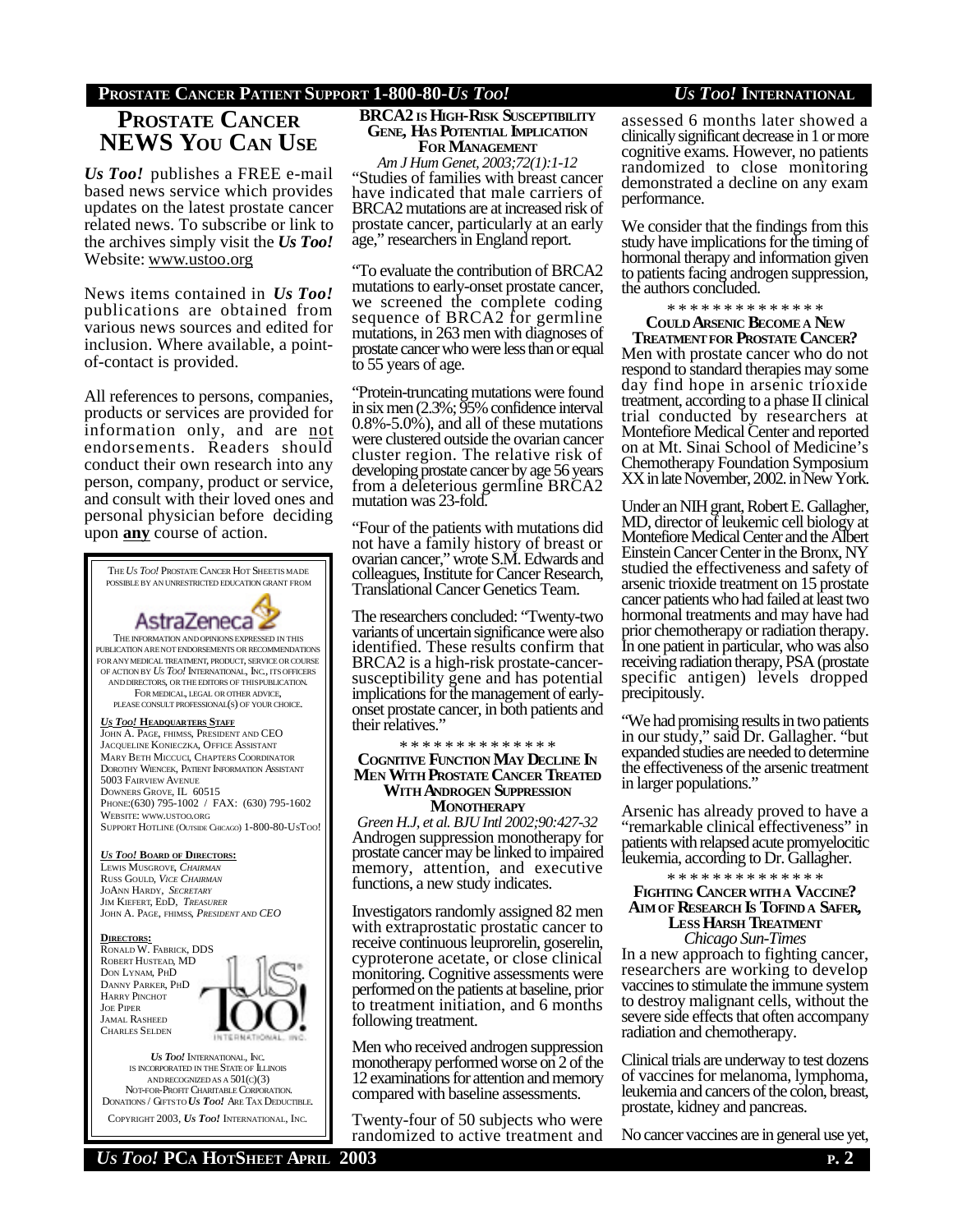## *US TOO!* **INTERNATIONAL VISIT US ON THE INTERNET AT WWW.USTOO.ORG**

but several are in the final stages of testing before they go before the federal Food and Drug Administration for approval. One vaccine already has been approved in Canada.

The vaccines are designed to treat existing cancers, not to prevent the disease. The aim is to develop a vaccine, or a combination of vaccines, that would cure a given type of cancer with a few shots in the arm. Failing that, doctors hope the vaccines still might be able to be used in combination with radiation or chemotherapy to extend a patient's life.

"It would be very cool if it could be perfected," said Dr. Thomas Gajewski of the Univ of Chicago, which is conducting several clinical trials of cancer vaccines.

While vaccines have shrunken tumors in some patients and might even have cured a few, many patients haven't been helped.

"We've had some gratifying responses, but we don't get them all the time," said Dr. Jon Richards of Advocate Lutheran General Hospital in Park Ridge, which is testing a melanoma vaccine.

The National Cancer Institute cautions that vaccine researchers still "have much work to do to show clear evidence of benefit."

Arthur Knott, 61, hopes to benefit from a prostate cancer vaccine being tested by the University of Illinois at Chicago. But, noting that the vaccine is in its early stages, Knott said, "I'm not too sure it's going to do me much good."

Knott, who is president of Federal Screw Products in Chicago, completed radiation treatments in early 2000 for an aggressive form of prostate cancer. Doctors believe the radiation probably didn't get all of the cancer cells. If the vaccine works, Knott's own immune system will kill any remaining cancer.

"You want to nail it before it comes back," said Dr. David Peace, who's conducting the UIC clinical trial.

Knott received a series of vaccine shots last year. Lab tests show the vaccine has boosted the number of his immune system's "killer T cells" that target prostate cancer cells. So far, there's no detectable signs the cancer has bounced back.

Because cancer cells are similar to normal cells, it's easy for them to slip under the immune system's radar.

"They're just quiet enough so the immune system doesn't wake up and notice, Gajewski said.

The vaccines that are being developed employ a variety of strategies to alert the immune system that a cancer cell is the enemy. Some vaccines consist of tumor cells that have been removed from a patient, grown in the lab and altered so they can't multiply. When these cells are put back into the patient, it's hoped they'll stimulate the immune system to attack the tumor. Other vaccines are made of substances taken from the tumor, called antigens, that should turn on the immune system.

Most vaccines so far have caused only mild side effects, including redness where the shot is given, low-grade fever and fatigue. There's a theoretical danger, though, that a vaccine could rev up the immune system too much. For example, a kidney cancer vaccine might attack the kidney as well as the tumor.

"If we miscalculate, the downside could be disastrous," Richards said.

A cancer vaccine seems most likely to succeed if the cancer is in an early stage. In advanced cancer, there may be too many cancer cells for even a revved-up immune system to destroy.

Nevertheless, many clinical trials so far have involved patients with advanced cancers. In cancer research, new treatments often are first tried on patients who have failed conventional therapy. But these patients are the ones "least likely to benefit," Richards said.

Researchers hope to test vaccines on patients who have earlier- stage cancers, when tumors are microscopic. The downside of this approach is that it could take five or 10 years to determine whether the vaccine works. That's how long it can take early-stage cancer to develop.

One key to success, researchers say, is discovering why vaccines have provided little or no benefit to many people, while working wonders on patients such as Betty P. Bouchard.

Bouchard, 75, has melanoma, the most serious form of skin cancer, which can spread to the liver, lungs or brain. About two years ago, a surgeon removed a malignant, quarter-size mole from her leg. A year later, after the cancer sprouted 21 new moles on her leg, Bouchard was referred to Gajewski.

After the U. of C. researcher gave her experimental vaccine shots, the moles disappeared, and scans have found no evidence of cancer anywhere in her body.

"As far as I know, I'm cancer-free," she

said. "I feel terrific. I hope the day comes when they get [cancer vaccines] out in the world.'

\* \* \* \* \* \* \* \* \* \* \* \* \* \*

### **IDEA FOR PROSTATE TREATMENT BASED ON BREAST CANCER DISCOVERY**

Dr. Charles Graham of the Department of Anatomy and Cell Biology will lead the Queens group, which has been awarded a \$300,000 Idea Development Award from the US Army's Prostate Cancer Research Program.

The study is based on earlier findings that tumor cells exposed to very low levels of oxygen become resistant to the killing effects of anticancer drugs. Reduced oxygen levels contribute to the drug resistance by blocking the production of nitric oxide (NO) in the tumor cells.

"This was an exciting finding because it opened the possibility of using drugs such as nitroglycerine, which deliver NO or mimic its effects, to increase the sensitivity of cancers to conventional anticancer drugs," said Dr . Graham in a media release. "Most patients who die of prostate cancer do so because the tumor spreads and fails to respond to therapy."

Additional benefits of nitroglycerine (which has been used to treat chest pain for more than 100 years) are that it is relatively inexpensive and that it has no significant side effects.

The researchers will administer nitroglycerine, as well as other 'NO mimetic' drugs, to human and rodent prostate cancer cells, to test whether this is a feasible approach for increasing the sensitivity of prostate cancers to anticancer drugs. They also hope to develop a better understanding of how prostate cancer cells become resistant to chemotherapy.

"While this research may result in new approaches to the treatment of patients with prostate cancer, it also has the potential of leading to novel ways of enhancing the efficacy of chemotherapy against other cancers, such as breast cancer," said Dr. Graham

\* \* \* \* \* \* \* \* \* \* \* \* \* \* **GREATER HEIGHT ASSOCIATED WITH**

**INCREASED RISK OVER AGE 50**

Greater height appears to be positively associated with subsequent risk of prostate cancer in men over age 50, according to a study presented at the national meeting of the American College of Preventive Medicine Meeting in San Diego.

Michael Gaziano, MD, chief of the division of aging at Brigham and

(continued on page 5)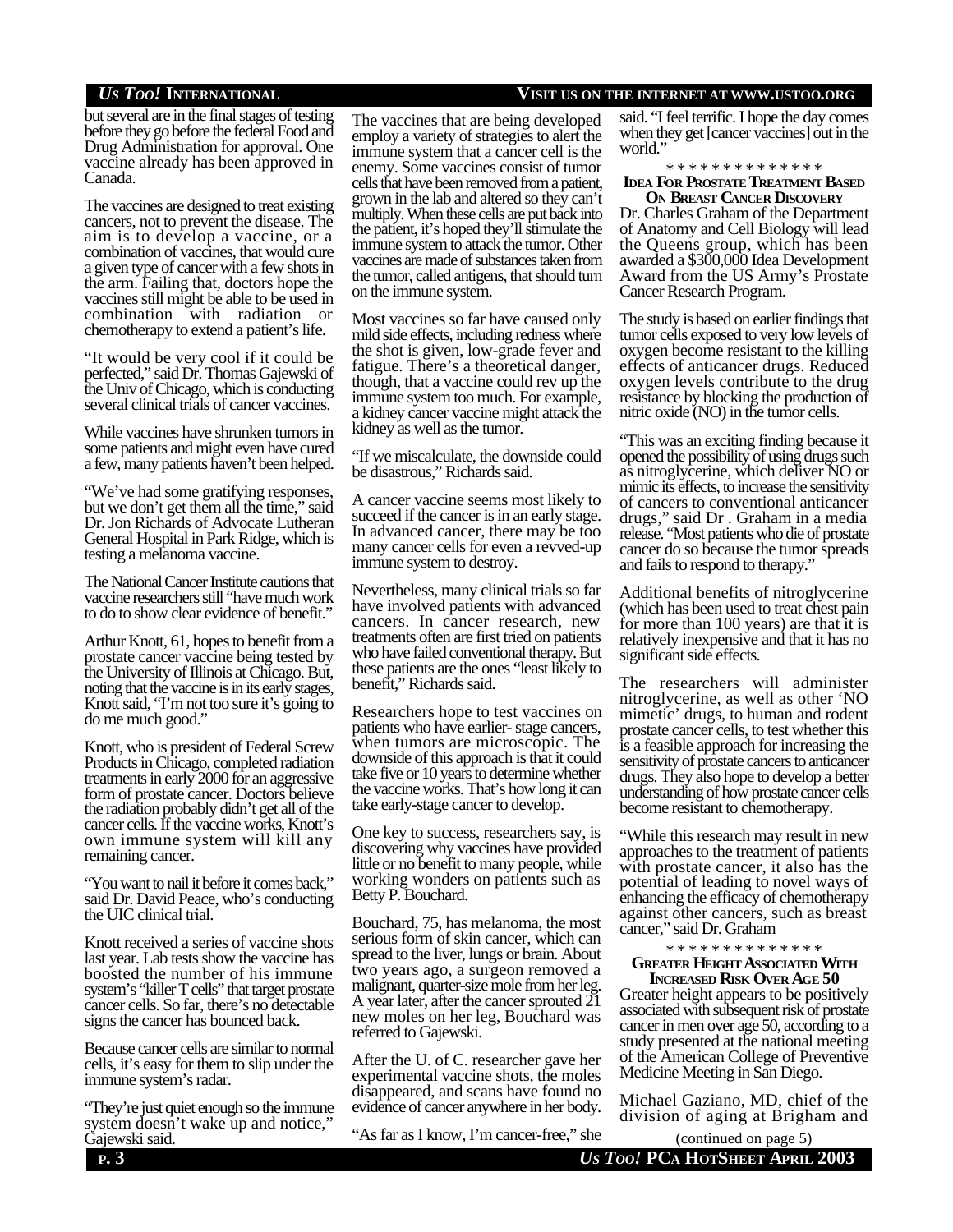## **10 THINGS TO LOVE ABOUT PROSTATE CANCER SURVIVORS**

*By Justine Cowan Technical Writer, CPDR*

Since I joined the cancer research field almost three years ago I have developed an intense admiration for a very special group of men that I have come to know through various interviews, group support sessions, health expos and everyday Internet correspondence. These are the prostate cancer survivors - men suddenly confronted with a lifethreatening disease who arm themselves with the knowledge, courage and deep-seated strength to become advocates for their own health, choose a treatment option or therapy to eradicate their cancer and then impart this knowledge, often forcefully, to men in the general population who might not have accurate information on prostate cancer, or just be too frightened to address the issue.

What amazes me the most about all these gentlemen is their warmth and openness in sharing their personal accounts of how the cancer affected them and their spouses, partners and families. They never hold anything back as they speak to me, a woman writer who was wearing diapers while they were providing for their families and fighting the enemy in Vietnam, about the very intimate details of how prostate cancer sapped their manhood, destroyed their normal bodily functions and, due to certain hormonal therapies, given them "hot flushes" or enlarged breasts. The survivors' open communication and camaradarie with me has often led to laughter, and after that trails off, quiet reflection on the gift of health.

The second thing that amazes me about these guys is their advocacy. No better group than those who have beat the odds can spread the word to the public about the importance of early screening for prostate cancer. When I recently worked at a health expo with members of the *Us Too!* group from the Washington, D. C. area, I stood back to watch them in action. One volunteer would approach a passer by, often middle-aged or African-American, look him in the eyes, take him by the arm and ask him what his current PSA blood test was. If the man didn't know

this information or hadn't been tested for a few years, he was counseled and then escorted to the free screening, including digital rectal examination (DRE) and prostate-specific antigen (PSA) blood test by a local clinic! This passion to help another man, often through intimidation that segues into a candid question and answer session, is an inspiration to all of us who work every day in the cancer research field. Whether it be in the clinic, the laboratory or the office, we all want to save men's lives.

Next, prostate cancer survivors live each day to the fullest. They're fun people - vibrant, loving and remarkable. They tell great, compelling stories. When you meet them they don't fade into the corners. They love to hug - even the first time they meet you! They stand out, and when you are introduced to them, you will remember their first names. They're just glad to be alive - to have stifled their disease.

I know the spouses and partners of so many of the survivors I have met. In fact, many of these ladies are the ones who "lovingly nudged" the men in their lives to visit the doctor in the first place. These ladies have fought beside their men and have also armed themselves with tremendous knowledge on the subject of cancer as well as the latest research and treatments.

And just as I learn about their lives and families, so too do they learn about mine. We relate to each other on a human level and talk about everything. This is especially true when I interview men of my father's World War II generation. They in particular seem eager to know about my husband, kids and background.

I have noticed that these survivors are well-educated patients. They are intelligent, motivated and highly informed about their disease. Once these men are diagnosed, they devour any and all information that they can get their hands on about prostate cancer. Their knowledge is oftentimes comparable to that of some of the PhDs and MDs with whom I work on a daily basis at the Center for Prostate Disease Research - http://www.cpdr.org . After discussing all of the available information with their families, they arrive at their own personal conclusions about the most appropriate treatment path. They are proactive and take charge of their health. They become their own best advocates.

I could write six more things that there are to love about prostate cancer survivors (as promised in the title). But, I must conclude. I have manuscripts to edit that will hopefully add to the wealth of literature on this disease and one day, not too far in the future, help scientists and clinicians find the cure for this "silent killer" that has affected so many of these men that I consider my friends. Good friends are worth keeping around.

# **BLOOD TEST**

(continued from page 1)

of proteins found only in the blood of men with cancer, then used this pattern to identify cancer in 266 new patients

The proteomic pattern correctly predicted 36 of 38 patients with prostate cancer, while 177 of 228 patients were correctly classified as having benign conditions, the researchers wrote.

The test results were not always entirely clear. The blood test suggested cancer in 51 men whose biopsies cleared them of cancer.

## **PATIENT AGE NOT ALWAYS A FACTOR** (continued from page 1)

a perception that younger patients are better suited to surgery than radiation therapy. While our results did not allow us to draw any conclusions about the effectiveness of radiation versus surgery, this study questions the view that age should have any influence on the selection of a treatment modality," said Peter A.S. Johnstone, M.D., of the Naval Medical Center in San Diego and lead author of the study. "Absent data comparing radiation with surgery in young men, physicians counseling patients regarding potential therapies for prostate cancer should not consider the age of the patient to be a factor in choosing a treatment."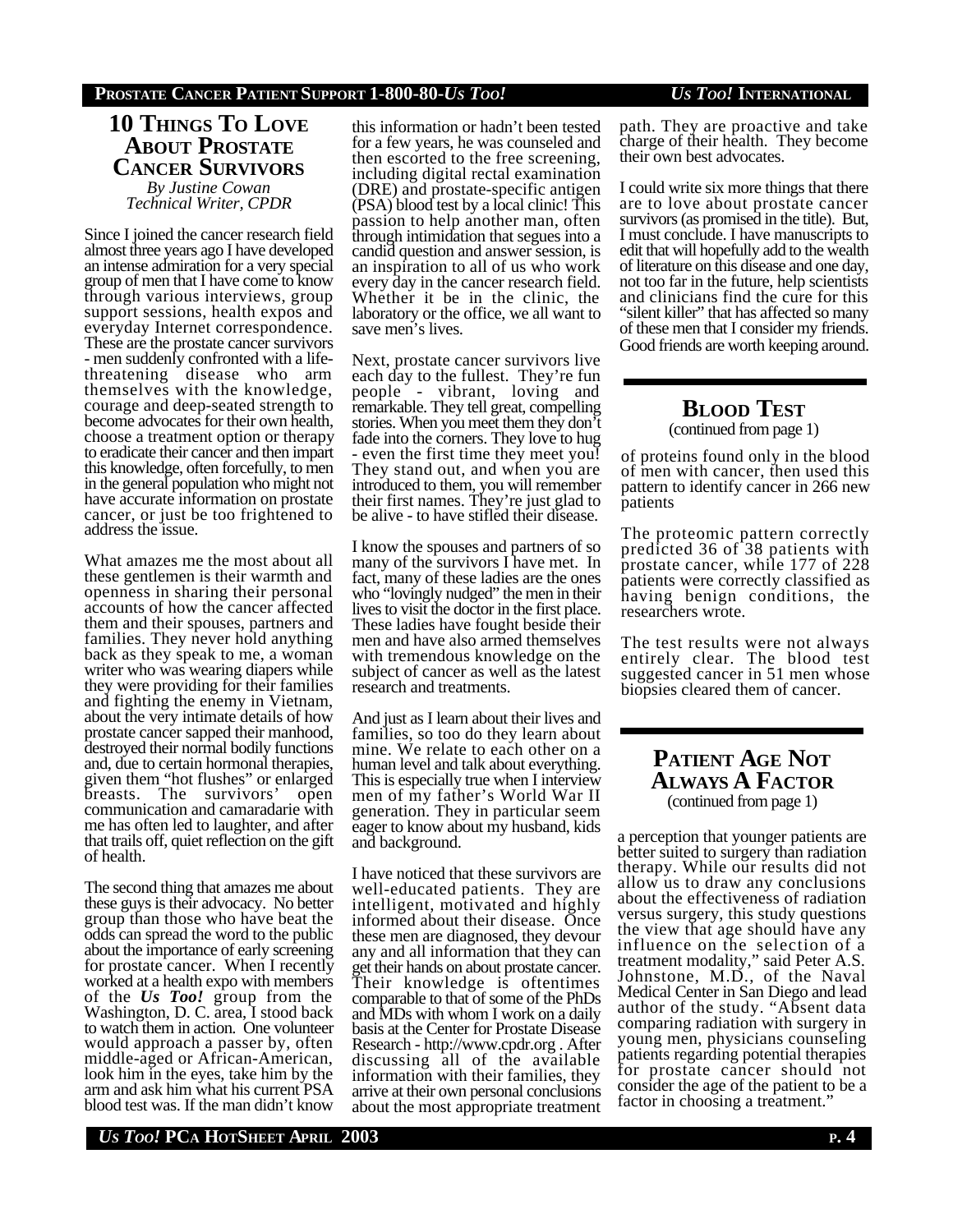## **NEWS YOU CAN USE** (continued from page 3)

Women's Hospital and the Veterans Administration Hospital in Boston, together with six associates, investigated three categories of height (less than 70 inches, 70 to 71 inches, and 72 inches or taller), plus age (less than 50 years, 50 to 59 years, and 60 years and over), to the risk of prostate cancer.

Investigators used data reported by 1634 men suffering from prostate cancer who had been enrolled in the Physicians Health Study - a randomized, placebo-controlled trial of aspirin and beta-carotene in 22,071 US men - over a 14-year follow-up period.

For the study, the researchers examined the effect of age on the relationship of height, weight, and body mass index (BMI) to prostate cancer risk. However, they found no relationship of weight and BMI to prostate cancer in this population.

"Increasing height appeared to be a risk factor for prostate cancer over age 50," said Gaziano. "Statistically significant risk estimates suggest that in older age groups the relationship between height and prostate cancer increases. However, those less than age 50 have no statistically risk of prostate cancer with increasing height."

Men over 72 inches in height and over age 50 had a 32% greater risk of prostate cancer. Over 72 inches in height and over age 60, men faced a 24% greater risk.

Gaziano called the study's findings "preliminary" and said that more research would provide a clearer picture of these relationships

\* \* \* \* \* \* \* \* \* \* \* \* \* \* **LOWER SERUM SELENIUM & VITAMIN E LEVELS ARE FOUND TO INCREASE RISK**

*Int J Cancer, 2003;103(5):664-670* According to recent research from the United States, "Prostate cancer is the fourth most common cancer in men worldwide and the most common cancer in men in the United States, with reported incidence rates for American blacks being the highest in the world."

T.M. Vogt and colleagues, NCI, Division of Cancer Epidemiology and Genetics, wrote: "The etiology of prostate cancer and an explanation for the racial disparity in incidence in the United States remain elusive. Epidemiologic studies suggest that selenium, an essential trace element, may protect against the disease. To further explore this hypothesis, we measured serum selenium in 212 cases and 233

## *US TOO!* **INTERNATIONAL VISIT US ON THE INTERNET AT WWW.USTOO.ORG**

controls participating in a multicenter, population based case control study that included comparable numbers of American black and white men aged 40- 79 yrs. Serum selenium was inversely associated with risk of prostate cancer (comparing highest to lowest quartiles, OR=0.71, 95% CI 0.39-1.28; p for trend  $=0.11$ ), with similar patterns seen in both blacks and whites. Cubic regression spline analysis of continuous serum selenium indicated a reduced risk of prostate cancer above concentrations of 0.135 microgr/ ml (median among controls) compared to a reference value set at the median of the lowest selenium quartile."

"Because both the selenoenzyme GPX and vitamin E can function as antioxidants, we also explored their joint effect. Consistent with other studies, the inverse association with selenium was strongest among men with low serum alpha-tocopherol concentrations," the researchers continued.

The "results suggest a moderately reduced risk of prostate cancer at higher serum selenium concentrations, a finding that can now be extended to include American blacks. Since selenium exposure varies widely throughout the world, further research on optimal concentrations for cancer prevention is justified."

\* \* \* \* \* \* \* \* \* \* \* \* \* \*

### **PATIENTS WITH HORMONE-REFRACTORY PROSTATE CANCER, BONE METASTASES MAY BENEFIT FROM**

**ZOLEDRONIC ACID TREATMENT** *J Natl Cancer Instit 2002;94:1458-68* Zoledronic acid given at 4 mg appears to reduce skeletal-related events in prostate cancer patients with bone metastases, a new trial finds.

In a double blind study, researchers randomly assigned patients with hormone-refractory PCa and a history of bone metastasis to intravenous zoledronic acid at 4 mg (n=214), zoledronic acid at 8 mg (subsequently reduced to 4 mg; 8/4 n=221), or placebo (n =208) every 3 weeks for a 15-month period.

Fred Saad and colleagues assessed the proportions of patients with skeletalrelated events. Time to first skeletal-related event, skeletal morbidity rate, pain and analgesic scores, disease progression, and drug safety were assessed.

Nearly 38% of the subjects who were administered zoledronic acid at 4 mg, 28% who received zoledronic acid at 8/4 mg, and 31% of the placebo group completed the study. Results demonstrated that a larger proportion of patients who received placebo developed skeletal-related events compared with the 4 mg zoledronic acid (44.2% vs 33.2%; 95% CI, -20.3% to 1.8%; P=.021) and 8/4 mg zoledronic acid arms (38.5%; 95% CI, -15.1% to 3.6 %;  $P = 22$ ).

The median time to the first skeletalrelated event was 321 days for patients in the placebo group and 363 days for patients who received zoledronic acid at  $8/4$  mg (P=.491). However, the median time to the first skeletal-related event was not reached for the patients who received zoledronic acid at  $4 \text{ mg}$  (P=.011).

Compared with the urinary markers in patients in the placebo group, urinary markers of bone resorption were statistically significantly reduced in the patients in both zoledronic acid arms (P=.001). Patients who received placebo experienced more pain and had increased analgesic scores compared with patients who received zoledronic acid. There were no differences among the groups with regard to disease progression, performance status, or quality of life scores. While the 8-mg dose of zoledronic acid was associated with renal function deterioration, the drug administered at 4 mg as a 15-minute infusion was well tolerated.

\* \* \* \* \* \* \* \* \* \* \* \* \* \*

## **PATIENTS WITH METASTATIC HORMONE-RESISTANT PROSTATE CANCER BENEFIT**

**FROM WEEKLY EPIRUBICIN THERAPY** *Petrioli R, et al. Brit J Can 2002;87:720-5* Weekly administration of epirubicin chemotherapy may have swift and lasting palliative results and may positively effect quality of life (QoL) and survival for patients with metastatic hormone-resistant prostate cancer (HRPC), research shows.

The patients treatment in the trial consisted of 30-minute weekly intravenous infusions of epirubicin 30 mg m2 of the body-surface area. All subjects had metastatic HRPC.

Palliative response, defined as a reduction in pain intensity and improvement in performance status, was the primary endpoint. Secondary endpoints included the duration of the palliative response, QoL, and survival.

Of the 131 evaluable patients, 57 patients (44%) met the primary requirements of palliative response following 6 treatment cycles and 73 patients (56%) met the criterion after 12 cycles. The median

**P**. 5 **U***S* Too! PCA HOTSHEET APRIL 2003 (continued on page 7)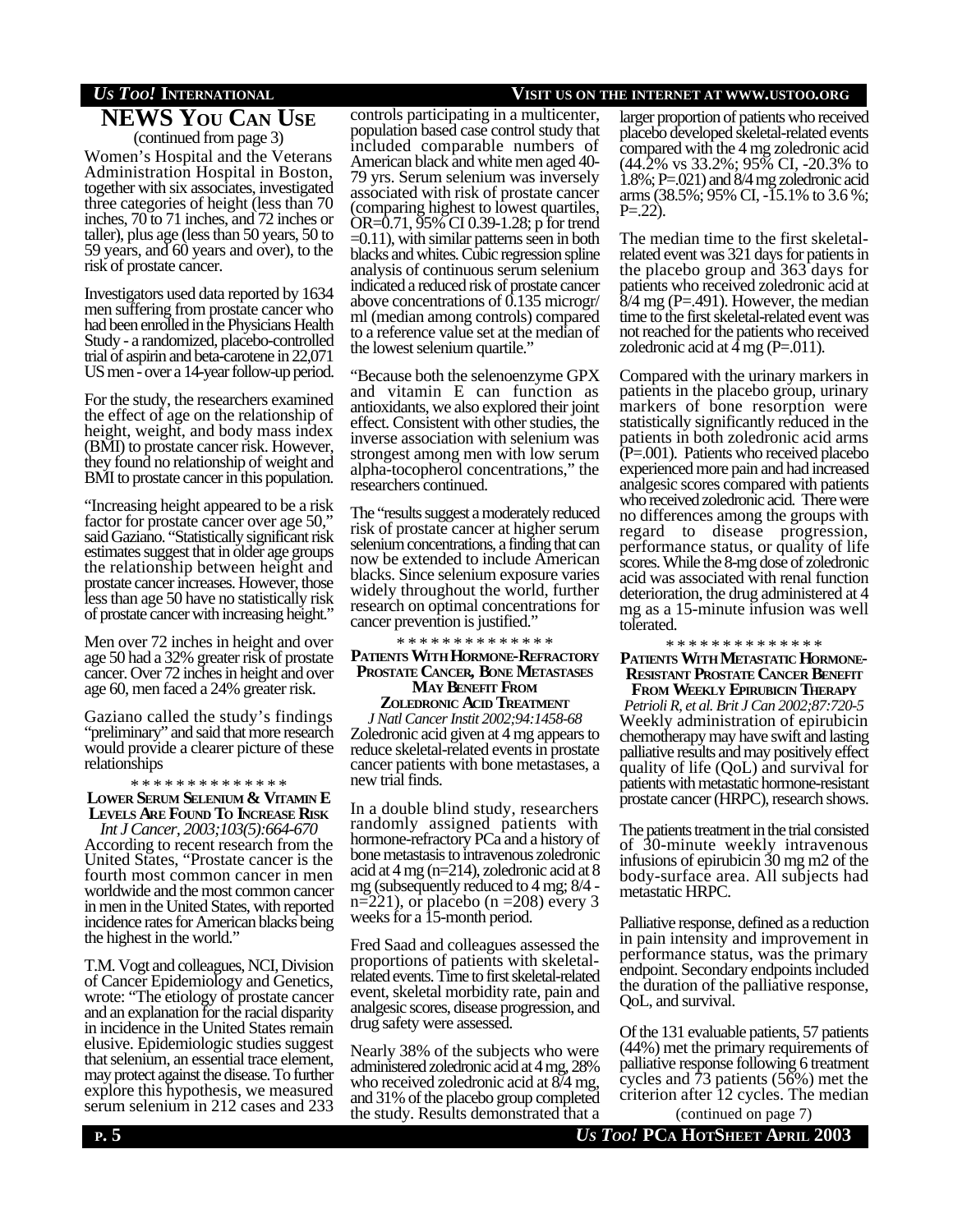## **PROSTATE CANCER PATIENT SUPPORT 1-800-80-***US TOO! US TOO!* **INTERNATIONAL**

## **A CANCER DIAGNOSIS CAN SPARK A CASCADE OF HEALTH-RELATED LIFESTYLE CHANGES IN DIET, EXERCISE AND SUPPLEMENT USE**

More than 65 percent of adult cancer patients in western Washington report making one or more health-related lifestyle changes in response to their cancer diagnosis, according to a Fred Hutchinson Cancer Research Center survey published in the March issue of the Journal of the American Dietetic Association.

Almost all of the patients overwhelmingly feel that such changes — whether a healthier diet or increased exercise or dietarysupplement use — improve their health and well-being.

This survey of more than 350 cancer patients in Washington is the first population-based study of its kind to look at changes in health-related behaviors up to two years following cancer diagnosis.

Ruth E. Patterson, Ph.D., R.D., and colleagues in Fred Hutchinson's Public Health Sciences Division led the study, which was supported by grants from the National Cancer Institute and funds from Fred Hutchinson. Researchers at Bastyr University in Kenmore, Wash., and Kaiser-Permanente in Oakland, Calif., also consulted on the project.

Patients were asked if they had made any major changes in diet, physical activity or supplement use to cope with cancer or reduce the risk of cancer returning or spreading. Psychological factors that might influence such changes, such as perceived health status and desire for personal control, also were assessed via questionnaire.

Overall, the researchers found lifestyle changes were very common after a cancer diagnosis. Fifty percent of those surveyed started taking new dietary supplements (most common were multivitamins and/or vitamin E), 40 percent made dietary changes (most common was eating more fruits and vegetables), and 20 percent

started a new physical activity (most commonly aerobic exercise). Twothirds of patients reported making at least one such behavior change in the previous year, a quarter of those surveyed reported making two changes, and nearly 10 percent made improvements in all three areas.

"The vast majority of patients reported that these lifestyle changes improved their health and wellbeing," said Patterson, a member of Fred Hutchinson's Public Health Sciences Division and a research associate professor at the University of Washington School of Public Health and Community Medicine. Most of these changes were healthful and consistent with national cancerprevention guidelines, such as eating more fruits and vegetables and less fat. Other changes, such as supplementation with vitamin C, garlic or echinacea, were more controversial.

"Because of the possibility of negative drug-herb interactions, as well as the possibility that supplement use could interfere with chemotherapy, health-care providers need to be aware that supplement use is common among cancer patients, Patterson said. "Anyone who is in active cancer treatment should talk to their medical team about the use of vitamins and supplements, which may need to be curtailed during treatment," she said.

Age, gender and treatment history affected the trend toward lifestyle change. For example, older patients (those over 60) were about half as likely to make dietary changes after a cancer diagnosis, female patients were twice as likely to take new dietary supplements, and those undergoing multiple treatments (radiation therapy, surgery and/or chemotherapy) were two to three times more likely to make changes in diet or physical activity. More educated patients also were more likely to make dietary changes and take new supplements.

Psychological factors associated with health-related behaviors included a strong desire for personal control and a conviction that one's health is largely within one's control. In contrast, a person's perceived health status — whether they thought

themselves to be in excellent or poor condition — did not significantly impact lifestyle change.

The study findings suggest several key messages for health-care practitioners.

"These data suggest that cancer survivors are highly motivated to attempt lifestyle changes in diet, physical activity and dietarysupplement use as much as two years after diagnosis," Patterson said. "However, little is known about how lifestyle behaviors affect cancer recurrence and prognosis.

"Nonetheless, family, friends, media and personnel at health-food stores may readily give advice, much of which is offered with a degree of certainty that is out of proportion with available scientific evidence. Therefore, studies are needed that test hypotheses about changing health behavior to improve survival rates after a cancer diagnosis."

"Cancer survivors are motivated to make positive changes yet are vulnerable to nutrition misinformation," said David Grotto, a registered dietitian and spokesman for the American Dietetic Association. "Registered dietitians are uniquely qualified to guide cancer patients and survivors in adopting science-based, healthy dietary choices and lifestyle strategies."

The survey was based on telephone interviews with 356 adults who had been diagnosed with breast, prostate or colon cancer between February 1997 and December 1998. The group was divided equally among men and women, with equal representation among the three types of cancer. The participants were located through Fred Hutchinson's Cancer Surveillance System, a populationbased registry of cancer incidence in western Washington that is part of a nationwide cancer registry funded by the National Cancer Institute.

One limitation to the study, Patterson noted, is that the survey was limited to patients with breast, prostate and colorectal cancer who were interviewed up to two years after diagnosis. Because survival rates for these cancers are high, motivations for making lifestyle changes among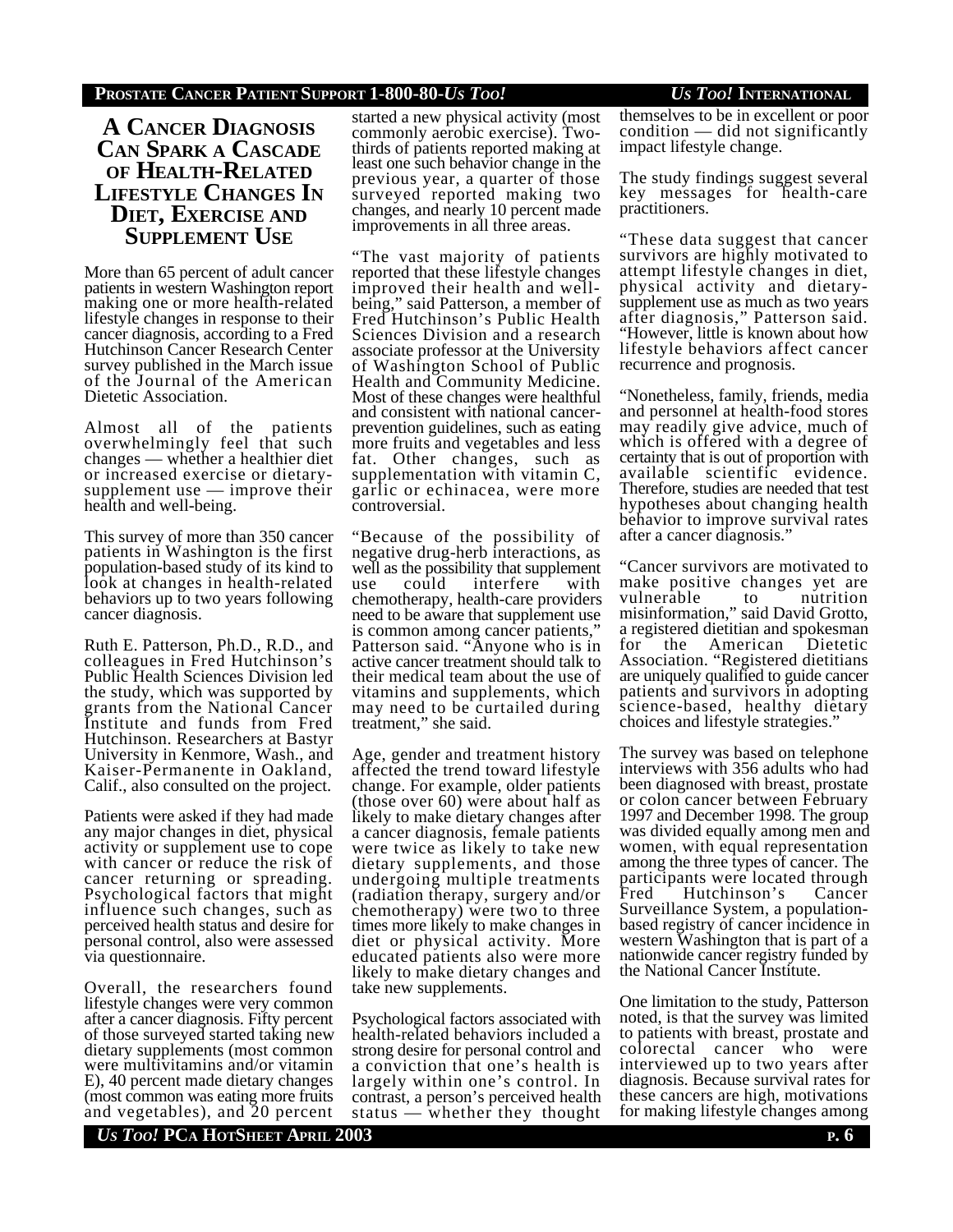*US TOO!* **INTERNATIONAL VISIT US ON THE INTERNET AT WWW.USTOO.ORG**

these patients may be different from those of patients with malignancies that have a poor prognosis, such as lung or pancreatic cancers.

In addition, the study population reflects western Washington demographics, which predominantly white. Additional studies are needed to assess lifestyle changes among cancer patients in other racial/ethnic groups.

"The results of these analyses indicate that cancer patients are often making lifestyle changes months to years after diagnosis and represent a group of adults who could benefit from counseling on diet and physical activity," Patterson said. "Health-care providers who work with cancer survivors need to be wary of dismissing or discounting dietary supplements or other nutritional or exercise regimens given that patients overwhelmingly feel that these activities improve their health and well-being."

**NEWS YOU CAN USE** (continued from page 5)

length of response was 9 months.

The median global QoL improved in 52% of the subjects following 6 cycles of treatment and in 68% of subjects following 12 cycles. The survival rates for 12- and 18-months were 56% and 31%, respectively, with a median survival of approximately 13 months.

Overall, the therapy was well tolerated. Researchers observed grade 3 neutropenia in 8% of the patients, grade 3 anemia in 7% of patients, and grade 3 thrombocytopenia in 3% of the patients.

\* \* \* \* \* \* \* \* \* \* \* \* \* \*

### **POSITIVE SURGICAL MARGINS PREDICT DISEASE RECURRENCE IN PATIENTS WITH EXTRAPROSTATIC CARCINOMA**

*Cancer 2002;95:1215-9* Positive surgical margins were found to be a significant predictor of disease recurrence in patients with extraprostatic (pT3a/b N0) prostate carcinoma following radical prostatectomy, investigators found.

Sankar Kausik and colleagues evaluated the data of 842 subjects with extraprostatic carcinoma who underwent radical prostatectomy between 1987 and 1995. No seminal vesicle or regional lymph node involvement was found in these patients.

Results indicated that 354 subjects (42%)

had >=1 positive surgical margins, while 488 subjects (58%) showed no margin involvement. The sites of margin positivity included the apex (n3), base (nG), posterior prostate (n"7), and the anterior prostate (n). A total of 111 subjects were found to have >=2 positive surgical margins.

For patients with no positive surgical margins, the 5-year survival free of clinical recurrence and/or biochemical failure was 76%, and it was 65% for patients with 1 positive surgical margin  $(P=.0001)$ .

No significant difference was found in biochemical disease progression between patients with 1 versus those with >=2 surgical margins. After controlling for preoperative PSA, Gleason score, and DNA ploidy, positive surgical margins were a significant predictor (P=.0017) of clinical disease recurrence and biochemical failure, as revealed by multivariate analysis.

The results of the current study indicate that surgical margin status is important in those patients with limited extraprostatic carcinoma, the study authors wrote. However, they added, The benefit of adjuvant therapy or the adjustment of surgical techniques to optimize recurrence-free survival in both these groups remains to be evaluated.

\* \* \* \* \* \* \* \* \* \* \* \* \* \*

### **PROSTATE CANCER TREATMENT LINKED TO COMORBIDITY AND SYMPTOMS**

*Hall et al, Cancer 2002;95:2308-2315* Specific symptoms and comorbid disease may influence choice of treatment for PCa say US researchers.

Previous reports have suggested that the type of treatment received for prostate cancer is associated with comorbidity, but there is little information about which specific diseases or symptoms affect these decisions.

Dr. Irene Hall from the Centers for Disease Control and Prevention in Atlanta and colleagues examined the relationship between initial treatment for prostate cancer and the presenting symptoms and comorbidity.

The researchers extracted data on demographic characteristics, comorbid conditions, symptoms, tumour stage and grade, and treatment from the medical records of 1,054 prostate cancer patients aged 35-95 years participating in the Kaiser Permanente medical care program in the San Francisco Bay area.

For analysis of the first course of treatment, patients were divided into three categories: two of aggressive treatment (surgery or surgery with radiation therapy; and radiation therapy only) and one of nonaggressive therapy (no treatment, hormone therapy or chemotherapy).

Most men received aggressive treatment (63.6 per cent) while the remainder received no treatment, hormonal therapy or chemotherapy. Overall, a substantial proportion of patients (61.1 per cent) had no comorbid conditions.

The researchers found that men who were older or had a higher stage and grade of disease were less likely to receive aggressive treatment, and that radiation therapy was less likely among men with prior cancer.

Men with congestive heart failure, cerebrovascular disease, chronic pulmonary disease or diabetes were more likely to receive surgery or non-aggressive treatment than radiation therapy.

The team also found that men over 60 years of age and black men with myocardial infarction were less likely to receive radiation therapy.

They established that surgery was less common in men with prior cancers or congestive heart failure. Higher rates of surgery were shown to occur in diabetic patients without dysuria or hematuria, and among patients with urinary frequency and paraplegia or hemiplegia. Patients without these symptoms were less likely to receive surgery. Dr Hall and the team conclude that comorbidity may be a strong factor in decision-making about treatment for prostate cancer.

\* \* \* \* \* \* \* \* \* \* \* \* \* \*

### **PSA ADJUSTED FOR TRANSITION ZONE VOLUME MAY BE EFFECTIVE PREDICTOR OF PROSTATE CANCER**

*J Urol 2002;160:986-90* Alpha 1-antichymotrypsin-PSA complex adjusted for transition zone volume was a useful predictor of cancer in men who had undergone previous negative prostate biopsies and could be used to avoid more repeat biopsies, investigators suggested.

Researchers performed 1 or more systemic repeat biopsies in 144 patients. Eighty-six of these patients had PSA levels between 4 and 10 ng/ml at repeat biopsy.

The subjects with cancer detected at the repeat biopsy were compared with subjects who did not have cancer detected. The comparisons were made with regard

**P. 7** *US TOO!* **PCA HOTSHEET APRIL 2003** (continued on page 8)